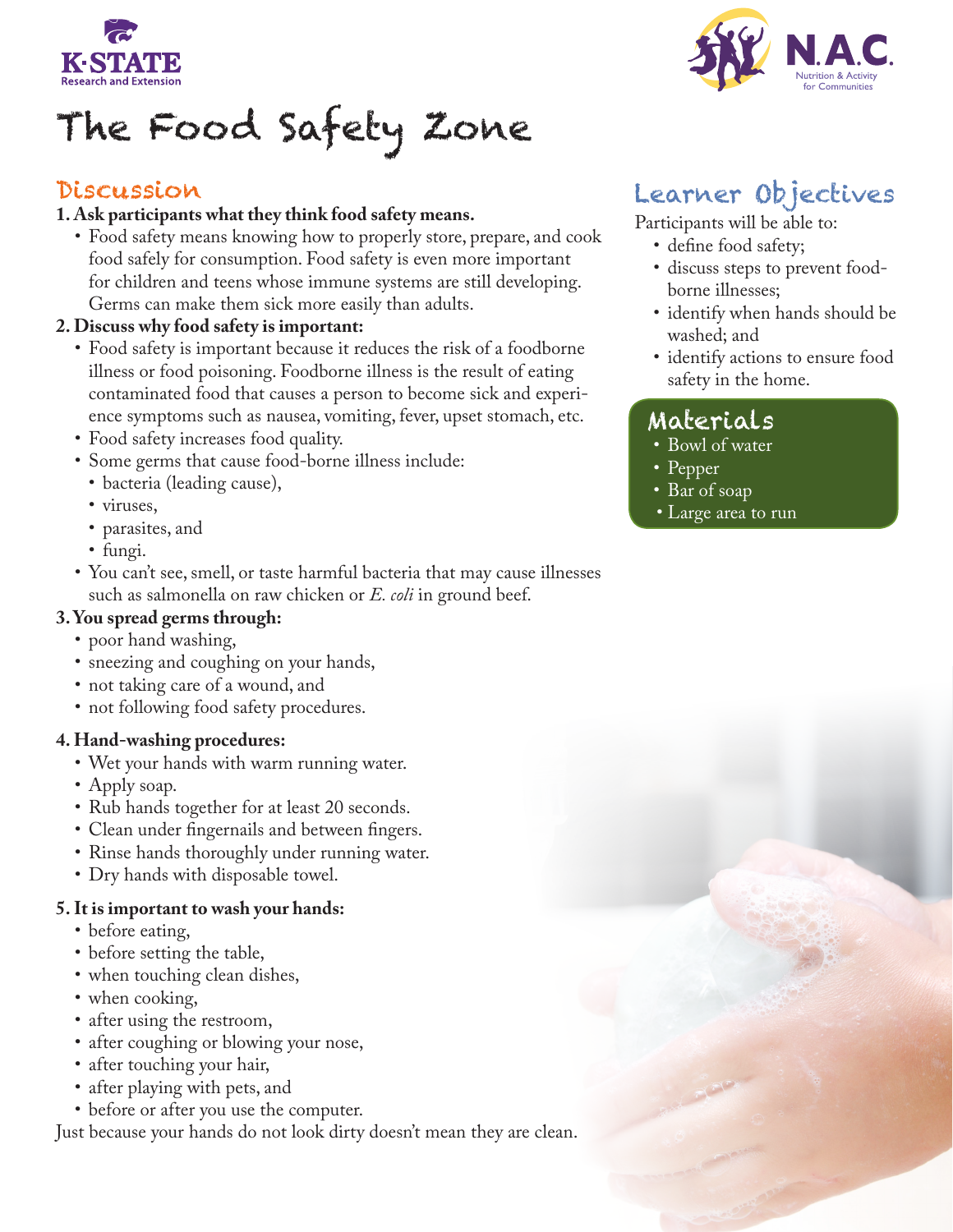### **6. The Soap Experiment:**

In a bowl, sprinkle black pepper and tell students the pepper is like the germs on their hands.

Have students take turn dipping the bar of soap into the water to watch the pepper disperse.

Explain to the students that the soap acts the same way with the germs on their hands, and that is why it's important to use soap every time they wash.

### **7. During food preparation remember the four steps to food safety:**

Clean — Wash hands and surfaces often.

Separate — Don't cross-contaminate.

Cook — Cook to proper temperatures.

Chill — Refrigerate promptly.

## Basic Food Safety Recommendations

### **Storing**

- Always refrigerate perishable food within 2 hours (1 hour if the temperature is over 90 degrees).
- The refrigerator temperature should be 40° F to slow the growth of bacteria.
- Freezer temperature should be at  $0^{\circ}$  F or below to stop the growth of bacteria.
- • Cook or freeze fresh poultry, fish, ground meats, and variety meats within 2 days; other beef, veal, lamb, or pork within 3 to 5 days.
- Perishable food such as meat and poultry should be wrapped securely to maintain quality and to prevent meat juices from getting onto other food.

### **Cleaning**

- Wash your hands before and after handling food.
- Use warm water and soap for 20 seconds and a single use towel to dry.
- Don't cross-contaminate. Keep raw meat, poultry, fish, and their juices away from other food. After cutting raw meats, wash cutting board, utensils, and countertops with hot, soapy water.

### **Preparation and Cooking**

- Thaw meats in the refrigerator, in cold water, or in the microwave for immediate use. Do not thaw at room temperature.
- Bacteria grow at room temperature.
- The only way to know food is fully cooked is by taking its temperature with a thermometer, not merely by color change.
- • Cook meat to a safe internal temperature.
- Beef, veal, and lamb steaks, roasts, and chops may be cooked to 145° F.
- All pork cuts,  $160^\circ$  F.
- Ground beef, veal, and lamb to  $160^{\circ}$  F.
- All poultry should reach a safe minimum internal temperature of 165° F.

### **Serving**

- Temperature danger zone: 40° to 140° F
- Bacteria grow fast in the temperature danger zone.
- Avoid keeping food within the danger zone.
- Hot food should be held at 140° F or warmer.
- Cold food should be held at 40° F or colder.
- • Perishable food should not be left out more than 2 hours at room temperature (1 hour when the temperature is above 90° F).

### **Leftovers**

- Discard any food left out at room temperature for more than 2 hours (1 hour if the temperature was above 90° F).
- Place food into shallow containers and immediately place in the refrigerator or freezer for rapid cooling.
- Use cooked leftovers within 4 days.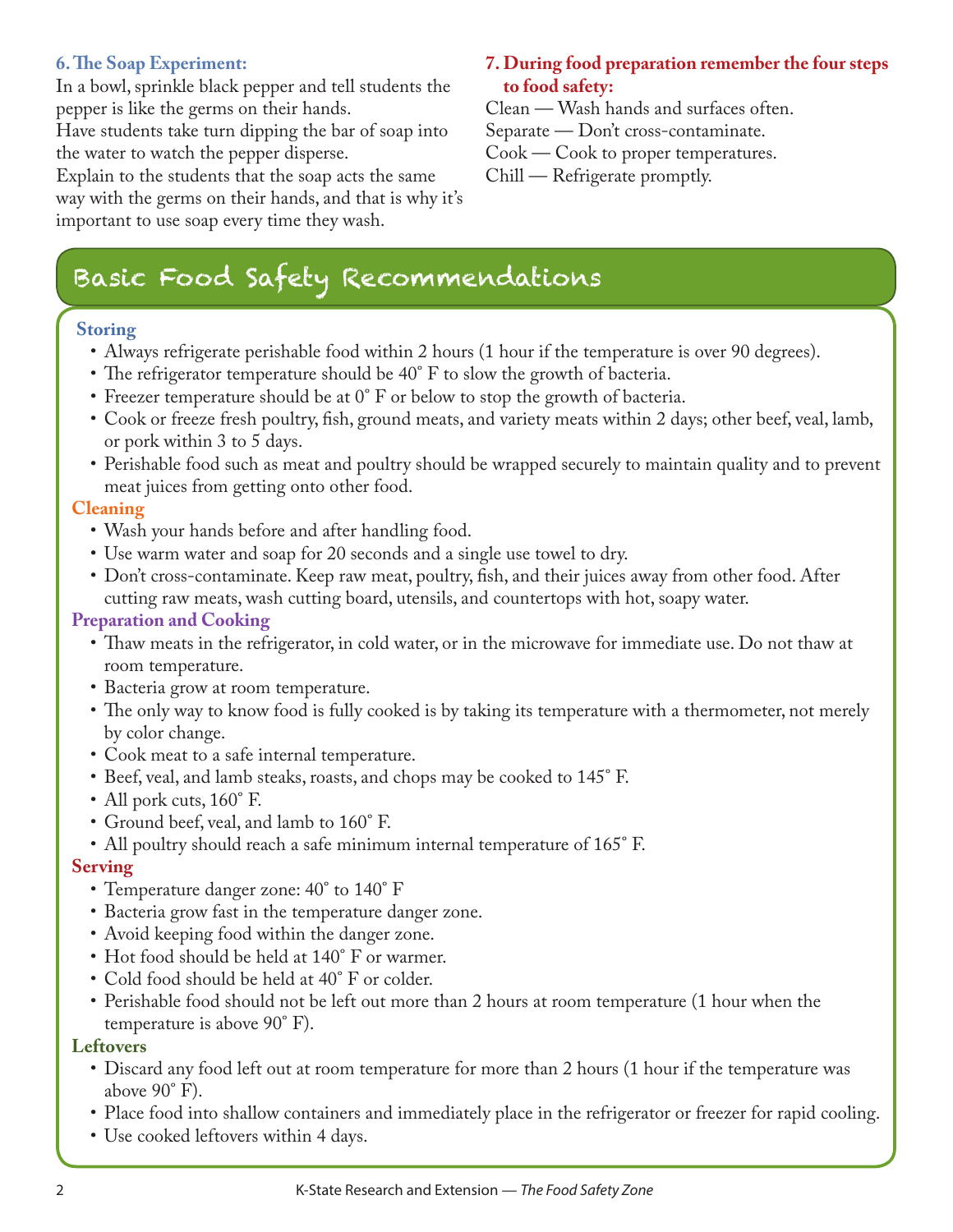### Germ Busters!

Have two students be germs.Their job is to try and tag as many people as they can. Once a player has been tagged by a germ, they become a germ and must tag other players.The game ends once everyone is a germ.This shows the students how fast germs can spread if they do not wash their hands.

Play the game a second time.This time have one person be soap and another person be water.Together soap and water can wash away the germs and the person is clean again. Both soap and water must tag the player for them to become clean again.The original germs cannot be washed clean and must still try and tag the clean players.The game ends when the leader calls time after 3 minutes.When you have soap and water not everyone is turned to a germ.This is to remind students of the importance of washing their hands often so germs are not spread.